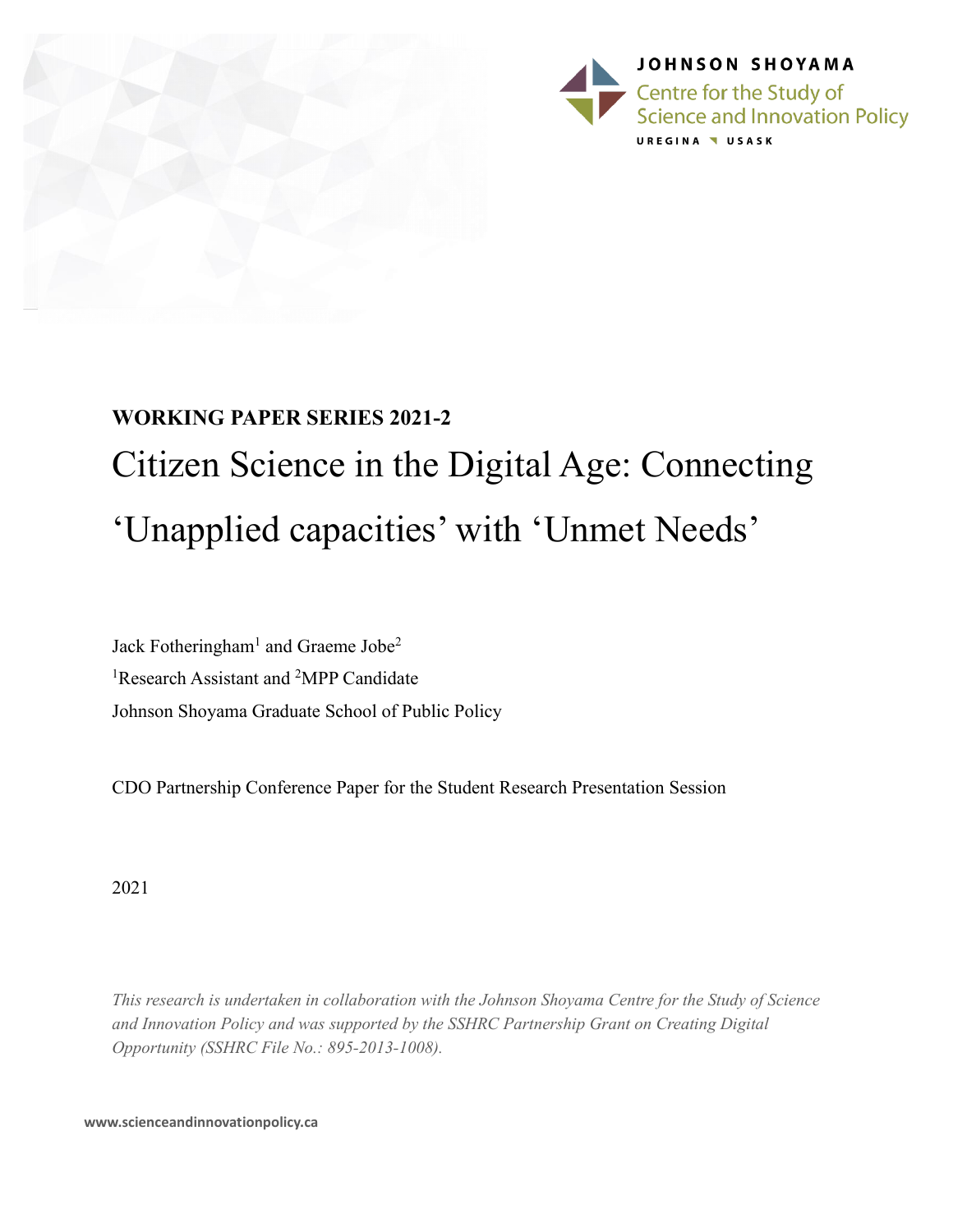# **About us:**

The Centre for the Study of Science and Innovation Policy (CSIP) is an academic research institute in the Johnson Shoyama Graduate School of Public Policy, hosted at both the Universities of Regina and Saskatoon. The centre supports the advancement of understanding about policy options through the application of robust theory, innovative method and evidence-informed discussion and provides new opportunities for student training and experience. Our mission is to equip and enable public, private and civil society sectors to successfully consider, debate and make decisions about new discoveries and technological applications.

Check us out at: http://www.scienceandinnovationpolicy.ca

© 2021 by Jack Fotheringham and Graeme Jobe

Published 2021

Centre for the Study of Science and Innovation Policy (CSIP) 101 Diefenbaker Place Saskatoon, Canada, S7N 5B8

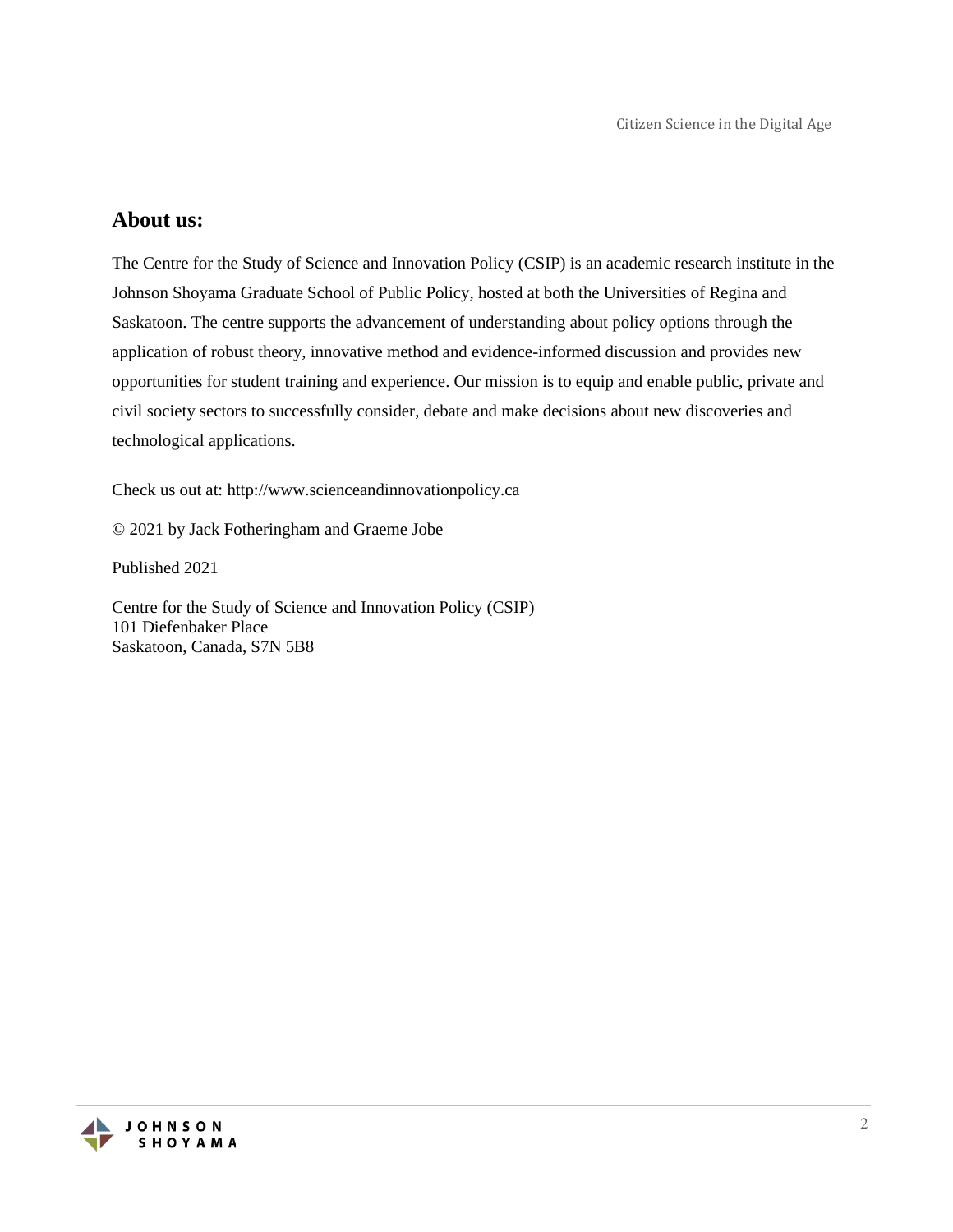# **Citizen Science in the Digital Age: Connecting 'Unapplied capacities' with 'Unmet Needs' Jack Fotheringham and Graeme Jobe, JSGS, USask**

# **Abstract**

Citizen Science (CS) projects are playing an increasingly important role in both the advancement of scientific knowledge and in community engagement for scientific research organizations. With the advent of Web 2.0—and particularly since the ubiquitous consumer adoption of smartphone technology—the past 25 years have seen a great increase in the number of citizen science projects, with the majority of CS projects being web-based and globally accessible. Beyond accessibility for participation, the Internet has provided platforms—most notably Zooniverse—that make it easy for those who lack the capacity to produce or analyze large datasets to achieve their goals through volunteer participation.

In the context of CS, digital technology has been used to overcome financial, geographic, and temporal barriers to research. CS projects provide a way for the global community to participate in research that is specific to a local context, increasing local impact while strengthening global interconnectivity. Digital technology provides everyday people with a means to interface with scientific research, and to aid researchers in collecting and analyzing data in fields from ecology to astrology. All projects contribute to the actionable, analyzed open data as a public good producing an output that advances public and private research and enriches the knowledge economy.

With the increase in open access data produced by public research institutions such as universities and NGOs and the concomitant growth of crowdsourcing data collection and analysis in the private sector, examining CS projects may produce valuable insights into how human capital functions within nascent aspects of the digital economy. This report provides an overview of characteristics of existing CS projects along with some suggestions as to how insights gleaned from their study can be utilized from a public policy perspective.

**Keywords:** citizen science; innovation; digital technology; innovation policy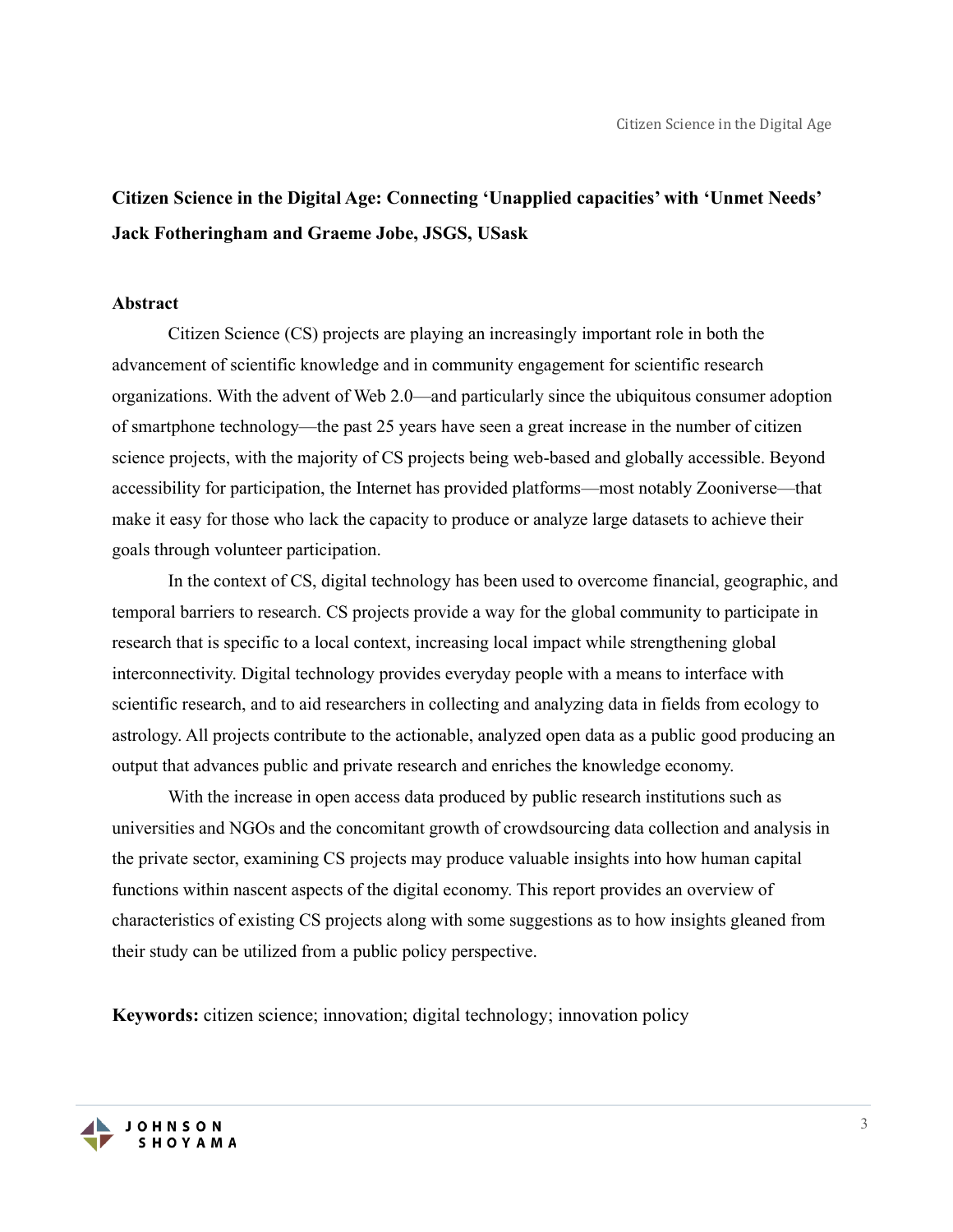# **1. An Overview of Citizen Science**

Citizen Science (CS) projects, also referred to as 'public participation in scientific research,' have been of increasing importance to scientific advancement in recent years. While the data gleaned from CS projects is well verified and generally open access, only a small proportion of it (approximately 12 per cent in biodiversity-related projects, for instance) reaches publication in a scientific journal.<sup>1</sup> Despite their comparative lack of representation in peer reviewed scientific journals, CS projects have given rise to some notable scientific discoveries on the part of citizen scientists themselves, including the discovery of a new type of astronomical object by a Dutch school teacher in 2007.<sup>2</sup> In addition to advancing scientific research itself, CS projects are shown to have other positive functions. For instance, CS projects have been shown to create increases in scientific literacy and positive attitudinal changes towards science and learning in participants.<sup>3</sup> Furthermore, CS projects that deal with biodiversity and ecological topics (the majority of CS projects) could even increase public participation and effectiveness of policy making in conservation.<sup>4</sup>

The majority of studies in the nascent Citizen Science literature focus on characteristic aspects such as the reliability of data they produce, their advantages over conventional research project structures, and their effect on participants' attitudes and literacy. Instead this report seeks to build upon previous work by Fotheringham, which surveyed a of wide variety of CS projects to create a conceptual framework for their categorization based on the function of participants.<sup>5</sup> Where this work strove toward greater conceptual clarity within the CS space with a view to the development of policies that would better support CS initiatives, our current paper is an attempt to tease out how these insights relate to the broader topics central to the Creating Digital Opportunity (CDO) project. Specifically, we are interested in creating a preliminary idea of how CS is situated

<sup>5</sup> Jack Fotheringham, "Survey Citizen Science Initiatives: Toward a Participant-Focussed Conceptual Framework," *(unpublished)*, August 2016, 7.



 $<sup>1</sup>$  E.J. Theobald et al., "Global Change and Local Solutions: Tapping the Unrealized Potential of Citizen Science for</sup> Biodiversity Research," *Biological Conservation* 181 (January 2015): 236–44, doi:10.1016/j.biocon.2014.10.021. <sup>2</sup> Dale R. Wright et al., "Understanding the Motivations and Satisfactions of Volunteers to Improve the Effectiveness of Citizen Science Programs," *Society & Natural Resources* 28, no. 9 (September 2, 2015): 1013–29,

doi:10.1080/08941920.2015.1054976.

<sup>&</sup>lt;sup>3</sup> A. W. Crall et al., "The Impacts of an Invasive Species Citizen Science Training Program on Participant Attitudes, Behavior, and Science Literacy," *Public Understanding of Science* 22, no. 6 (August 1, 2013): 745–64, doi:10.1177/0963662511434894.

<sup>4</sup> Ayesha I.T. Tulloch et al., "Realizing the Full Potential of Citizen Science Monitoring Programs," *Biological Conservation* 165 (September 2013): 128–38, doi:10.1016/j.biocon.2013.05.025.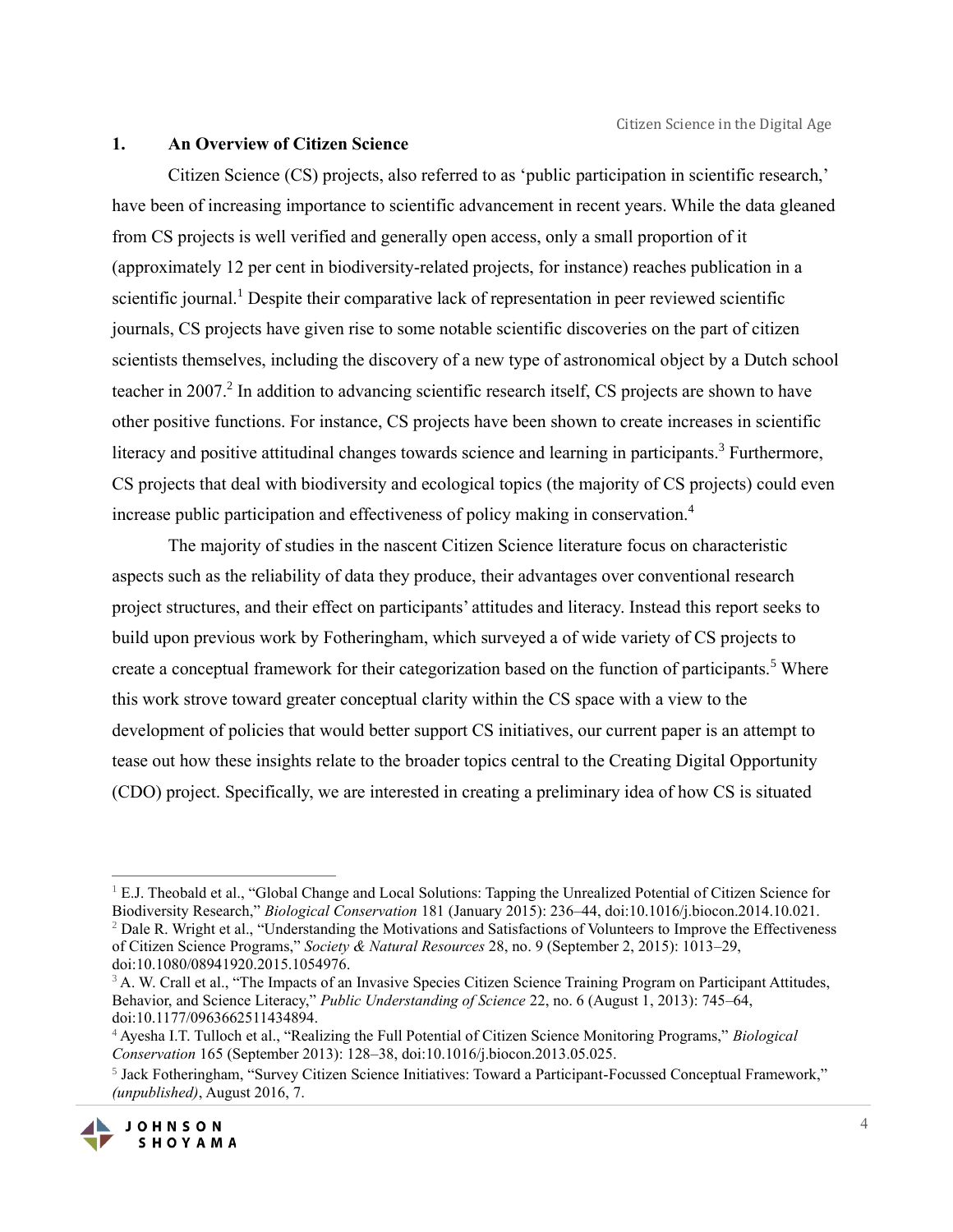within the current digital landscape, and what we might learn from it when studying other areas of digital innovation and crowdsourcing.

# **2. Citizen Science in the Digital Economy**

As discussed above, the intention of this paper is to develop an account of how CS can contribute to the ongoing discussion around innovation in the digital economy. It must be disclaimed at the outset that this account is preliminary—both as it relates to the literature and in terms of the available evidence for emergent trends and possibilities. Our aim is merely to advance clear argumentation demonstrating the possibility—if not probability—of a range of diverse outcomes and their implications. This will be achieved first through bringing greater conceptual clarity to differentiated modes of CS participation, and second through illustrative examples corresponding to each category, appearing, respectively, in the Conceptual Framework and Analysis sections to follow. However, this section will first set out a multitude of potential connections between our existing understanding of CS and the expansive digital economy—both within and across the public and private spheres. As a first step toward exploring these connections through scholarly inquiry, we suggest that modelling how CS initiatives relate to participants can aid in understanding the adoption of similar strategies in the private sector.

Similar to all innovative activities that characterize the digital economy, CS would not have been possible without the widespread adoption of smartphones and Web 2.0 platforms, which have enabled instant and ongoing global interconnectedness.<sup>6</sup> Though we will later demonstrate how CS is characterized by unique modes of participant activity and interaction, it can also be characterized by a simple notion that applies equally to similar non-CS activities such as end-user innovation, mass collaboration, and crowdsourcing.<sup>7</sup> In the most fundamental sense, we consider all such activities to be means of connecting 'unmet needs' with 'applied capacities.' In and of the digital economy, this joining is maintained on an ongoing basis, in real time, and across an interconnected globe. Further, connections need not operate unidirectionally in discrete phases from 'needs' to 'capacities' or vice versa, and often operate bidirectionally and on a continual basis.

<sup>7</sup> Stephan Thomke and Eric von Hippel, "Innovation: A New Way to Create Value," *Harvard Business Review* 80, no. 4 (April 2002): 74–81.



<sup>6</sup> McKinsey Global Institute, "Disruptive Technologies: Advances That Will Transform Life, Business and the Global Economy" (Boston: McKinsey & Co., 2013).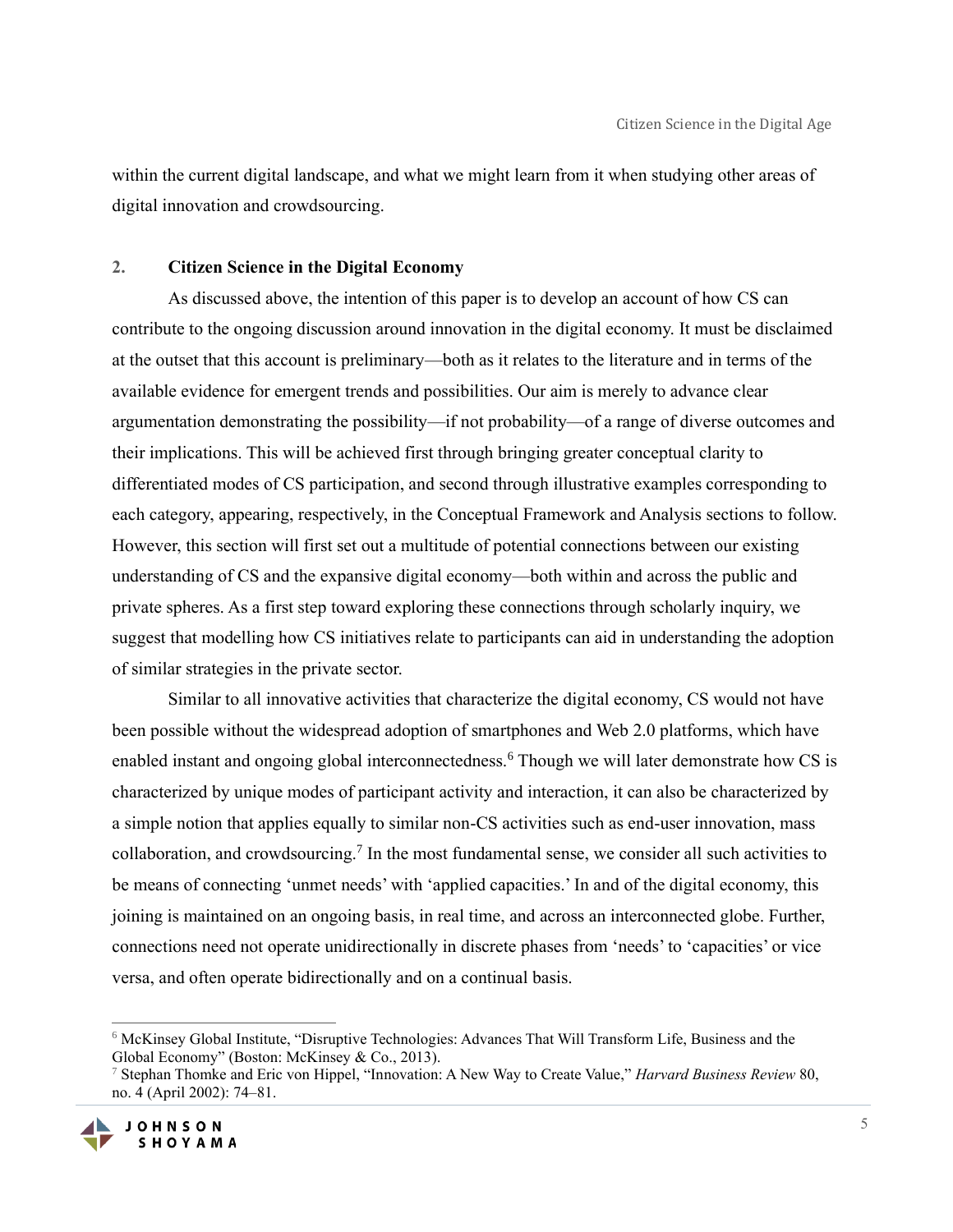The Zooniverse platform exemplifies this in the CS space, enabling willing participants to seek out exciting initiatives to which they can apply their capacities, whether they are highly skilled or simply interested in tasks requiring a human eye or basic decision-making capabilities. At the same time, researchers, conservationists, or users with raw, unanalyzed datasets can leverage Zooniverse to transcend temporal and spatial boundaries in advertising to and connecting with willing participants. In addition to easing these barriers, CS projects find additional benefits not often present in more traditional research and data-gathering domains. Such benefits include an increased scale and scope of available participants, reduced transaction and labour costs, and an increased public interest in the subject area.<sup>8</sup>

In theory, the same benefits should also be applicable to private sector activities, and we will introduce a number of illustrative examples to demonstrate this later on. However, the differing nature of private sector objectives and incentives locates the 'needs-capacities interface' across a very different range of activities. For instance, end-user innovation of product design provides a fascinating example of how digitally enabled interconnection of 'unmet needs' and 'unapplied capacities' can be achieved.<sup>9</sup> In this relationship, the firm and customer each occupy both roles on an ongoing basis, with the aggregate of end-users providing constant feedback based on their experiences with products. This feedback then constitutes an input to improved product design on the firm side. In other words, when firms and customers share a common interest in product improvement, customer needs are transformed into a capacity to guide design activities. Further, twoway information sharing could enable new technologies and products to respond to customer needs throughout each stage of development while simultaneously conditioning customer demands through real-time updates on the emergence of new technological advances. Indeed, this sort of bi-directional relationship may someday render the distinction between 'supply-push' and 'demand-pull' products an anachronism, though we have yet to find a real-world firm that embodies this.

In contrast, CS initiatives are generally not profit-driven, existing instead to provide and enrich public goods such as ecological conservation, public health, and general advancement of the knowledge frontier. Goods that are both non-rivalrous and non-excludable will be undersupplied in

<sup>&</sup>lt;sup>9</sup> Thomke and von Hippel, "Innovation: A New Way to Create Value."



<sup>&</sup>lt;sup>8</sup> Crall et al., "The Impacts of an Invasive Species Citizen Science Training Program on Participant Attitudes, Behavior, and Science Literacy."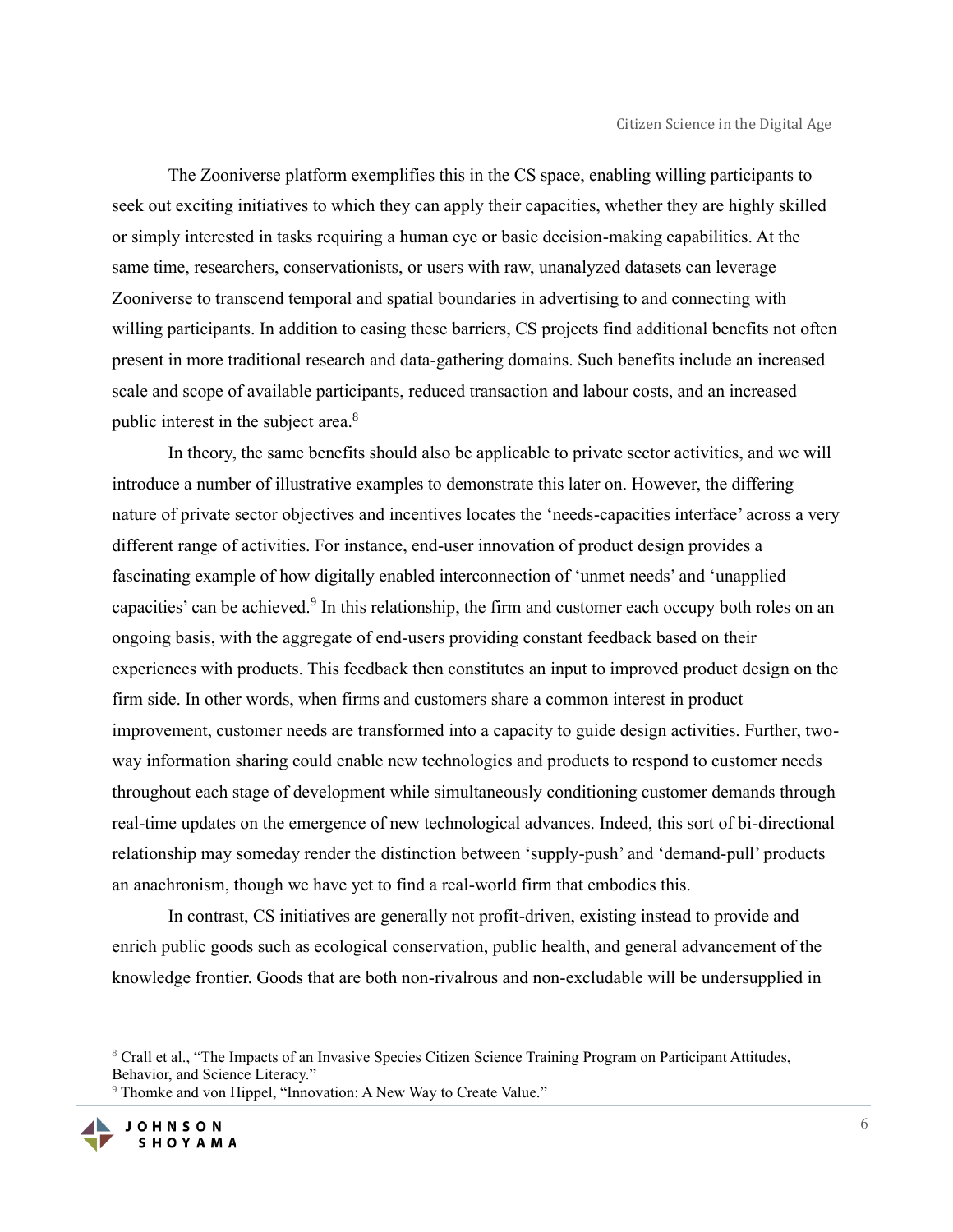the free market, and thus can only be supplied at socially optimal levels by the public sector.<sup>10</sup> Indeed, fields common to CS such as astronomy and phenology tend to be associated with low commercial exploitability, and to this extent, may be unlikely to attract much interest from the private sector. However, it is unclear how exactly this applies to open datasets, the use of which is highly contextual and multifaceted. Exactly how rivalrousness and excludability apply to digital innovation remains unclear, in part, because many of the most fruitful uses of data could become rivalrous and excludable due to technological barriers. For instance, big data analysis requires vast amounts of computing power and storage necessary to draw insights from massive datasets.<sup>11</sup> As such, it is entirely conceivable that the large, open datasets spawned through CS-initiatives could be leveraged differentially by private actors, as alluded to earlier.

What remains in this paper explores the above themes at a more concrete level, using real cases that illustrate the joining of unmet needs with unapplied capacities both in the CS space and private sector. However, before this departure from conceptual to concrete, the next section will introduce a conceptual framework based on a previous survey of CS projects by Fotheringham, which focusses on the role of participants.<sup>12</sup>

## **3. Method**

While there exist many studies of individual CS projects which examine the quality of data produced, objectives achieved, and organizational structure, there are few that provide a framework for sorting these projects.<sup>13</sup> Of the studies that do categorize CS projects, the majority focus on differentiating types of relationships between citizen scientists and project organizers or attitudinal impacts on CS participants.<sup>14</sup> In contrast, this report seeks to categorize CS projects based on the

<sup>&</sup>lt;sup>14</sup> C. Aaron Price and Hee-Sun Lee, "Changes in Participants' Scientific Attitudes and Epistemological Beliefs during an Astronomical Citizen Science Project: Citizen Science Literacy," *Journal of Research in Science Teaching* 50, no. 7 (September 2013): 773–801, doi:10.1002/tea.21090.



<sup>10</sup> Hal R. Varian, *Microeconomic Analysis*, 3rd ed (New York: Norton, 1992).

<sup>11</sup> Viktor Mayer-Schonberger and Kenneth Cukier, *Big Data: A Revolution That Will Transform How We Live, Work, and Think* (Boston, Massachusetts: Houghton Mifflin Harcourt, 2013).

 $12$  Fotheringham, "Survey Citizen Science Initiatives: Toward a Participant-Focussed Conceptual Framework."

<sup>&</sup>lt;sup>13</sup> Tulloch et al., "Realising the Full Potential of Citizen Science Monitoring Programs"; Duncan C. McKinley et al., "Citizen Science Can Improve Conservation Science, Natural Resource Management, and Environmental Protection," *Biological Conservation* 208 (April 2017): 15–28, doi:10.1016/j.biocon.2016.05.015.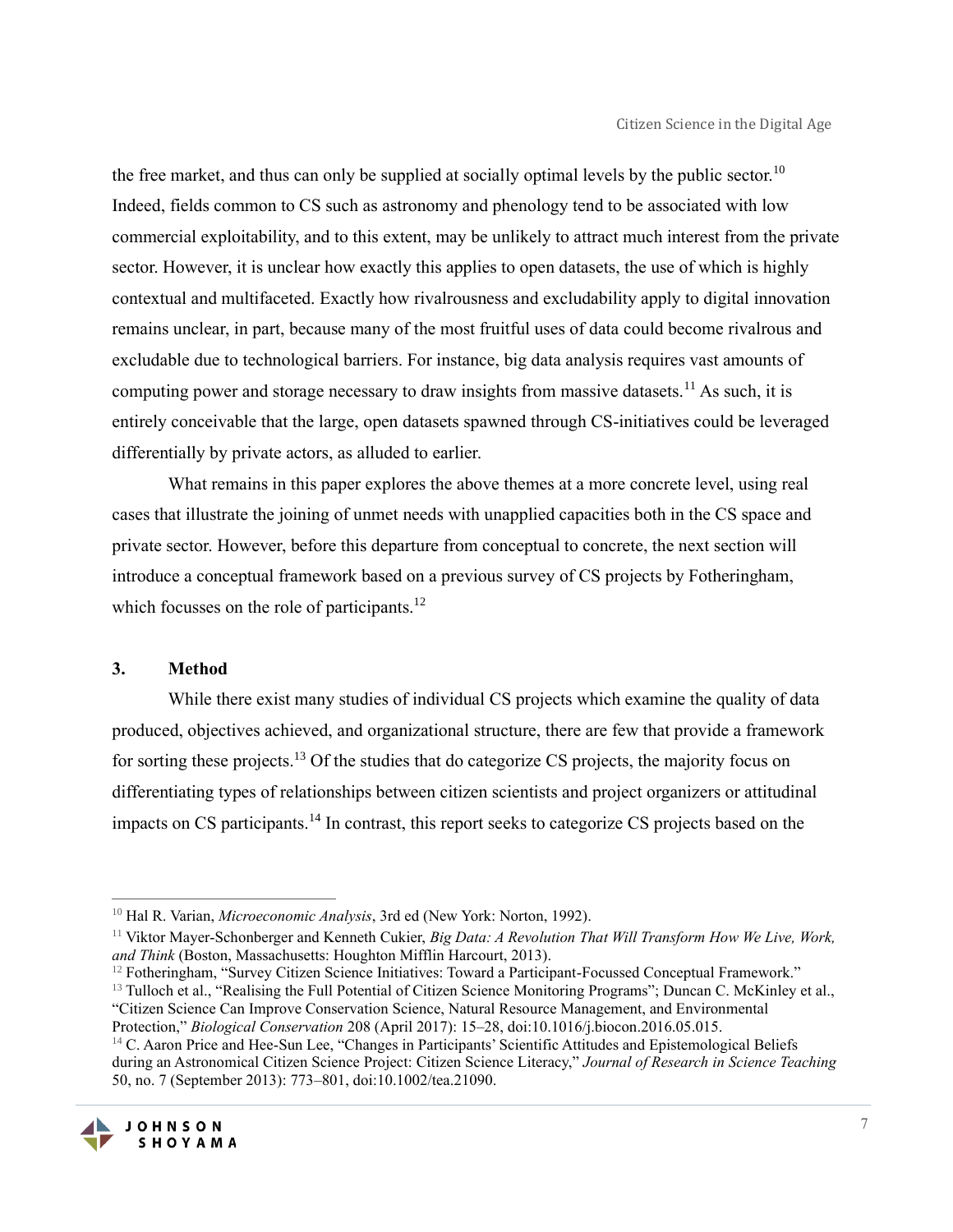function of CS researchers within the project. Rather than pre-establishing these categories and then populating them with examples, this study examined approximately 30 different CS projects, and inductively created categories to highlight such distinctions. The CS projects surveyed were sufficiently different to establish four categories: Active Data Collection, Passive Data Collection, Skilled Data Analysis, and Unskilled Data Analysis.

# **4. Framework and Results**

#### *Active Data Collection*

As the name suggests, participants in Active Data Collection projects play an active role in collecting data to be used in the study. These projects usually require participants to have some knowledge of the field they are working in, and generally provide them with this information as a part of the project. Participants do not analyze the data but submit it (often electronically) to the researchers. In this model, 'participatory monitoring' projects, such as migratory bird counts and volunteer water sampling programs, are included in this category.

#### *Passive Data Collection*

Participants in Passive Data Collection projects do not make regular, pointed efforts to collect data, but rather consent to using some kind of sensor to monitor some aspect of their environment. These types of projects are sometimes considered to be distinct from Citizen Science because they often do not actively involve their participants.

#### *Skilled Data Analysis*

Participants in Skilled Data Analysis projects analyze data provided to them by the research organization running the project. This analysis requires a substantial degree of relevant knowledge in order to contribute. Some Skilled Data Analysis projects provide participants with training modules in order to gain this knowledge, while others require that participants pass a test of their knowledge in order to participate. Both of these practices ensure that participants' contributions are accurate. *Unskilled Data Analysis*

Participants in Unskilled Data Analysis projects do not require more than a layperson's knowledge of the data they are analyzing. For instance, such analysis can be the identification of simple colours or objects in photographs, or the transcription of handwritten documents. These projects often require analyses to be verified by multiple participants to ensure accuracy.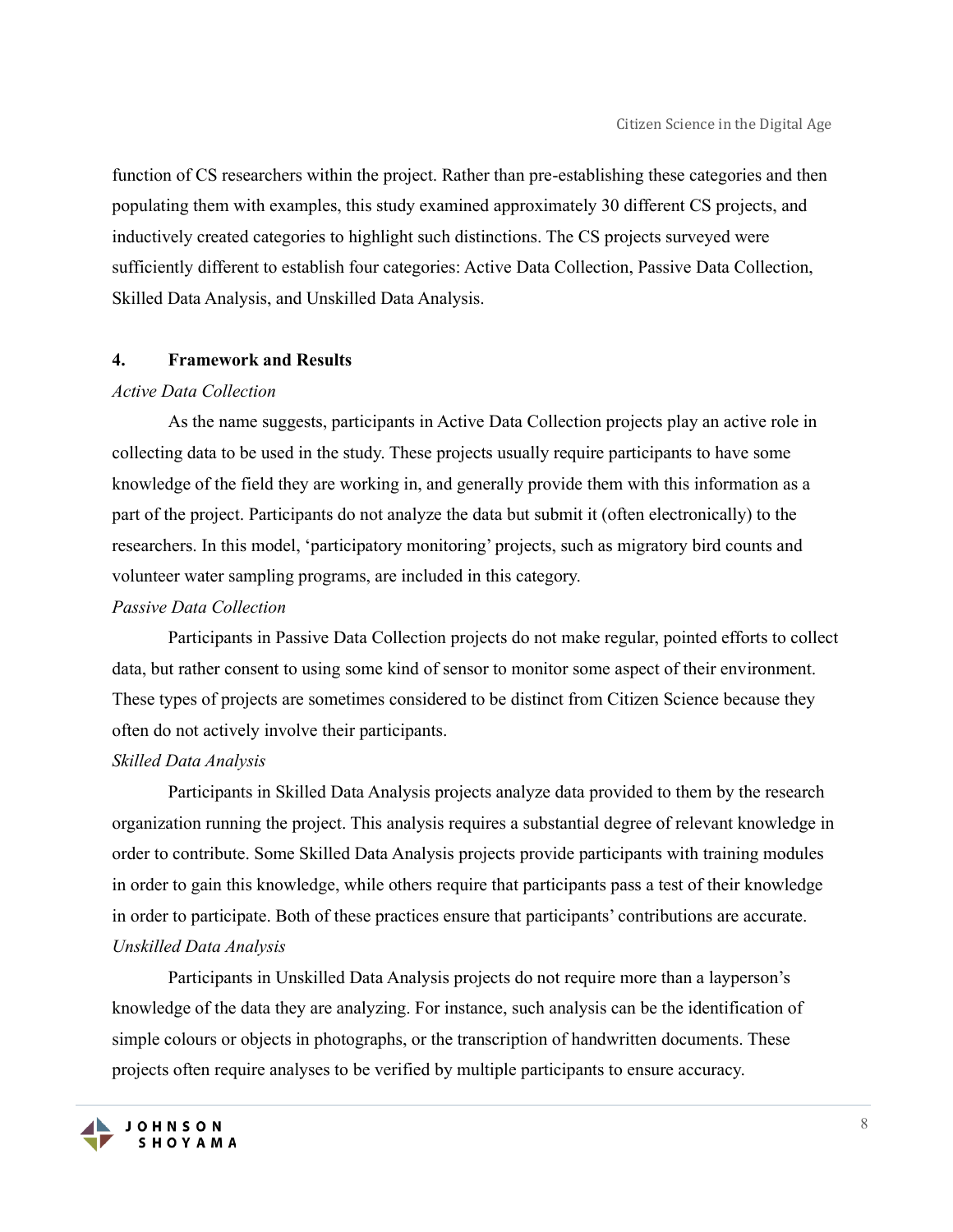| Category | Participants<br>collect data | Participants<br>analyze data | Researchers collect data<br>about participants | Requisite level of<br>knowledge for<br>participation |
|----------|------------------------------|------------------------------|------------------------------------------------|------------------------------------------------------|
| A.D.C.   | Yes                          | No                           | N <sub>o</sub>                                 | Sometimes                                            |
| P.D.C.   | Yes                          | N <sub>o</sub>               | No                                             | Sometimes                                            |
| S.D.A.   | N <sub>0</sub>               | Yes                          | Sometimes                                      | Yes                                                  |
| U.D.A.   | N <sub>o</sub>               | Yes                          | Sometimes                                      | N <sub>o</sub>                                       |

# **4.1**

This study examined the above defining characteristics of 145 Citizen Science projects and sorted each into the appropriate category. The region of origin and accessibility, date of origin, and topic of study were also documented in the interest of finding trends in where and when different types of CS projects have been created, along with their purpose. Additionally, we have included in the Analysis section a brief overview of specific CS projects that exemplify the characteristics of their respective categories and have produced significant findings in their fields of research.

| Category                      | <b>Number</b> |
|-------------------------------|---------------|
| <b>Active Data Collection</b> | 104           |
| Passive Data Collection       | 7             |
| Skilled Data Analysis         | 11            |
| Unskilled Data Analysis       | 23            |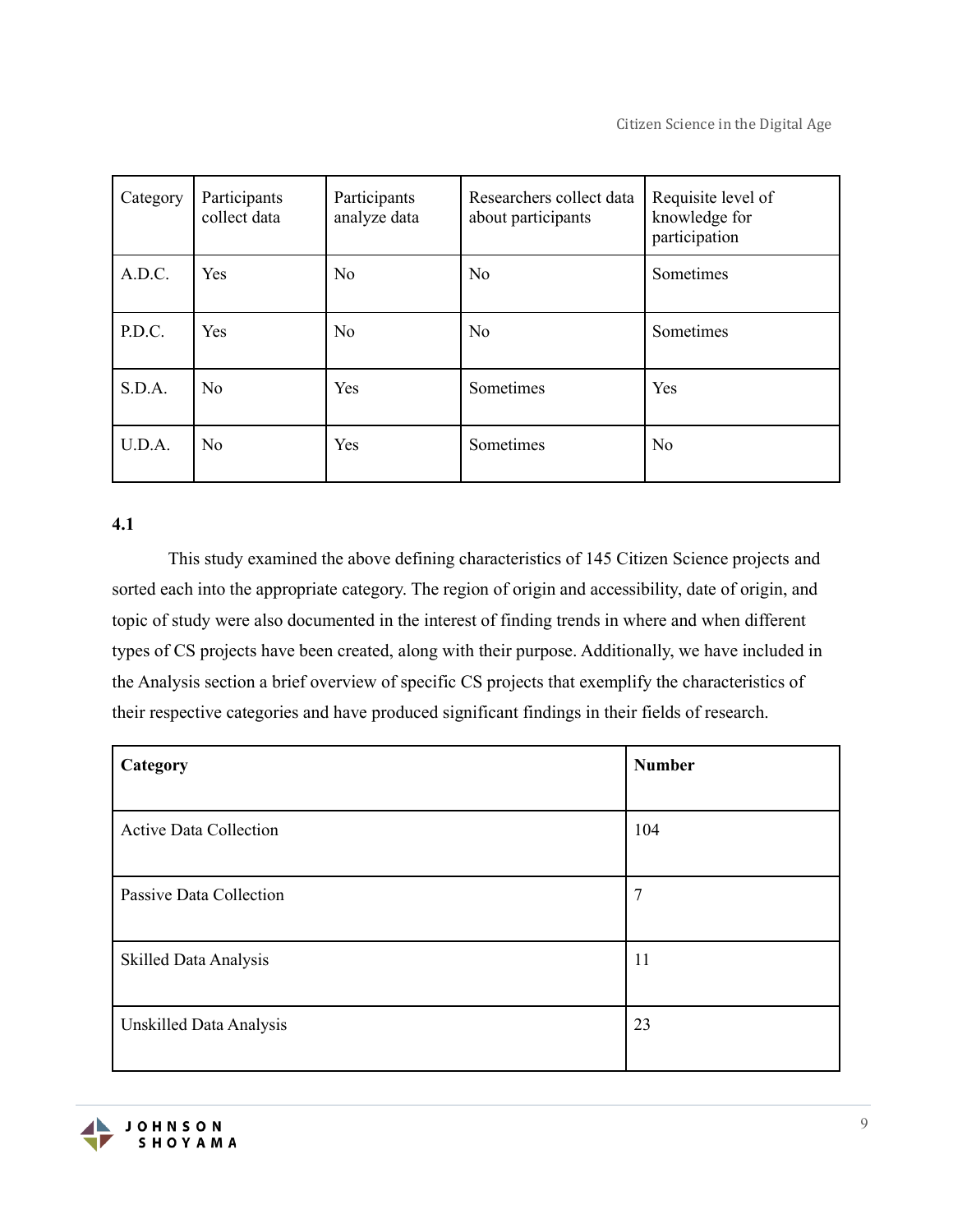# *Active Data Collection*

As the shown in the above chart, the vast majority (104 of 145) of projects categorized fell into the Active Data Collection category. The oldest and most well-established types of CS projects such as migratory bird counts fall under this category, which helps to explain their prominence. The earliest of these projects include the Cooperative Observer Program, dating back to 1890, and the Audubon Christmas Bird Count, launched in 1900. As these projects generally do not require special knowledge for participation, nor intensive time commitments, they are easily accessible to participants.

Of these 104 CS projects, 92 studied ecology, eight studied astronomy, and four studied health sciences. Not only do ecological projects make up 88 per cent of the projects in this category this subset also comprises approximately 63 per cent of all of the projects surveyed. It is likely that ecological projects in the Active Data Collection category are so numerous because they often have major advantages over conventional research in this field. By nature, ecological surveys require large datasets to ensure the accuracy of their findings. Active Data Collection CS projects give researchers access to datasets that are much larger, both geographically and temporally, than they would otherwise have. For instance, the National Audubon Society's Christmas Bird Count has been conducting counts of migratory bird populations across North America since the year 1900. Without volunteer participation, which has sustained the Christmas Bird Count throughout its existence, the project could not possibly be so expansive or long running.

# *Passive Data Collection*

Passive Data Collection comprised only seven of 145 CS projects, with two in astronomy, three in ecology, and two in health sciences. Notably, all seven projects were international in scope and origin, and all were based online. As with Active Data Collection, these projects provided researchers with access to large datasets acquired over the course of years by individuals from around the world.

#### *Skilled Data Analysis*

Of the eleven projects in this category, six studied astronomy and five studied ecology, which reflects the general preponderance of these topics in citizen science on the whole. Some of the projects relied on participants' pre-existing knowledge of the subject matter, and all provided a web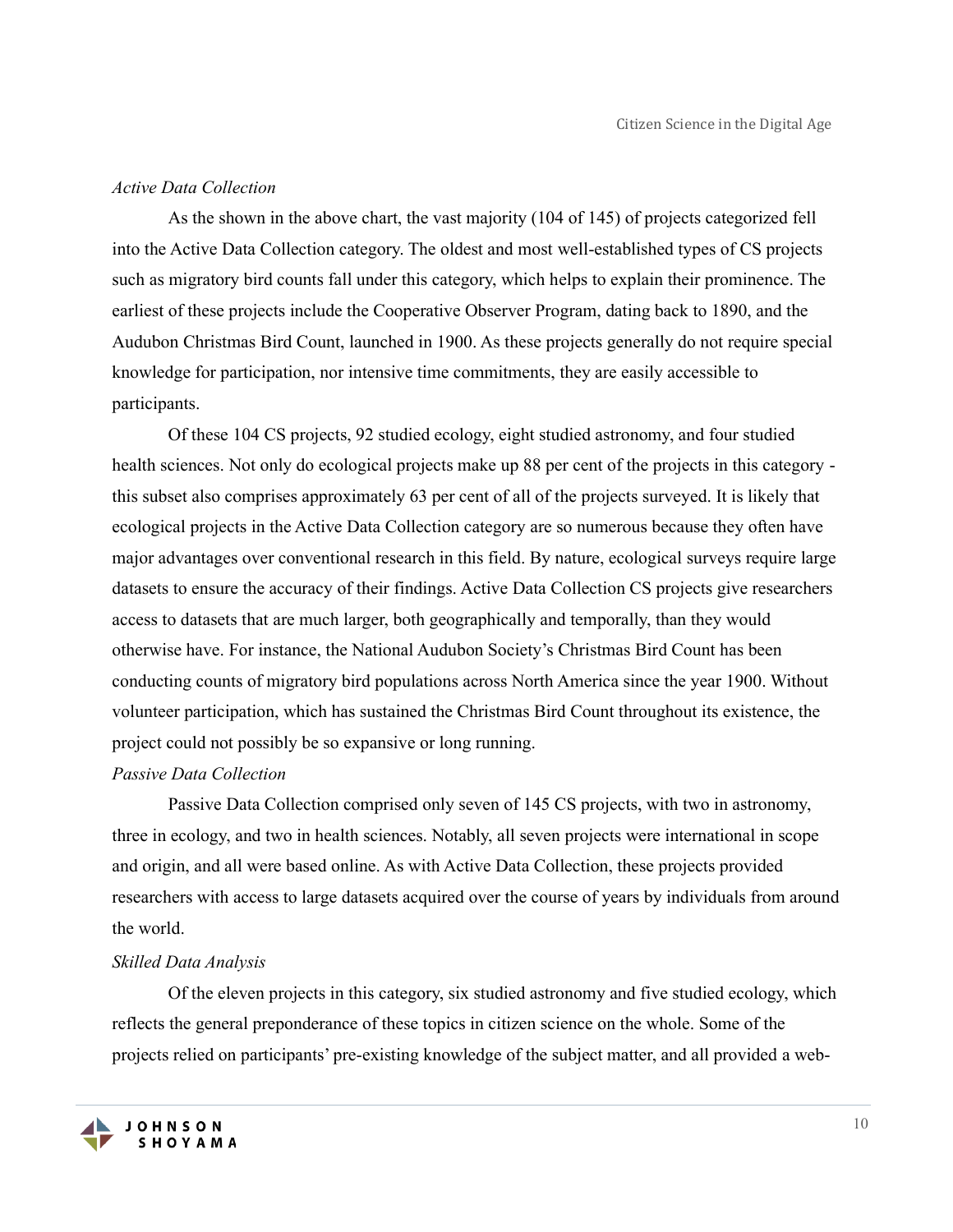based tutorial to teach participants how to analyze the data. The most common function of the participants was to identify and categorize objects in photos, ranging from animals to galaxies.

Notably, the projects in this category were all created in 2011 or later, with the exception of one (Stardust@Home) created in 2006. These projects represent a significant advancement in the character of CS, and the role of citizen scientists in Skilled Data Analysis is much more a conscious part of the scientific method than a means for data collection. Of the eleven projects, six were based internationally, and all were web-based and accessible worldwide. This category may well represent the future of CS, as it educates the public while benefiting from their involvement.

#### *Unskilled Data Analysis*

Accounting for 23 of 145 CS projects surveyed, Unskilled Data Analysis was the second largest of the four categories created. All 23 projects were web-based and accessible around the world, with 12 based internationally. This closely mirrors the characteristics of projects in the Skilled Data Analysis category, with the notable absence of in-depth tutorials and mandatory skill testing prior to participation. Furthermore, 20 of the 23 projects were created in 2012 or later, indicating a trend within CS toward this type of project in general. The projects in this category were also by far the most diverse in topic, with three in astronomy, nine in ecology, three in health sciences, six in history, one in linguistics, and one in physics. This suggests potential for projects of this format to be suitable for a wide variety of applications.

#### **5. Analysis**

In order to build on the conceptual framework advanced in the previous section to analyze corollaries between functions of participants in CS projects and equivalent functions of userconsumers in analogous private enterprises, this section examines case studies from each of the four established categories, with the notable addition of 'platforms'. It is our aim that with features of specific CS projects in mind, analogies and disanalogies with existing and prospective private enterprises will be more readily apparent. After establishing these benchmarks for comparison, we proceed to describe and compare existing corollaries in the private sector and explore the potential for corollaries that have not yet been established.

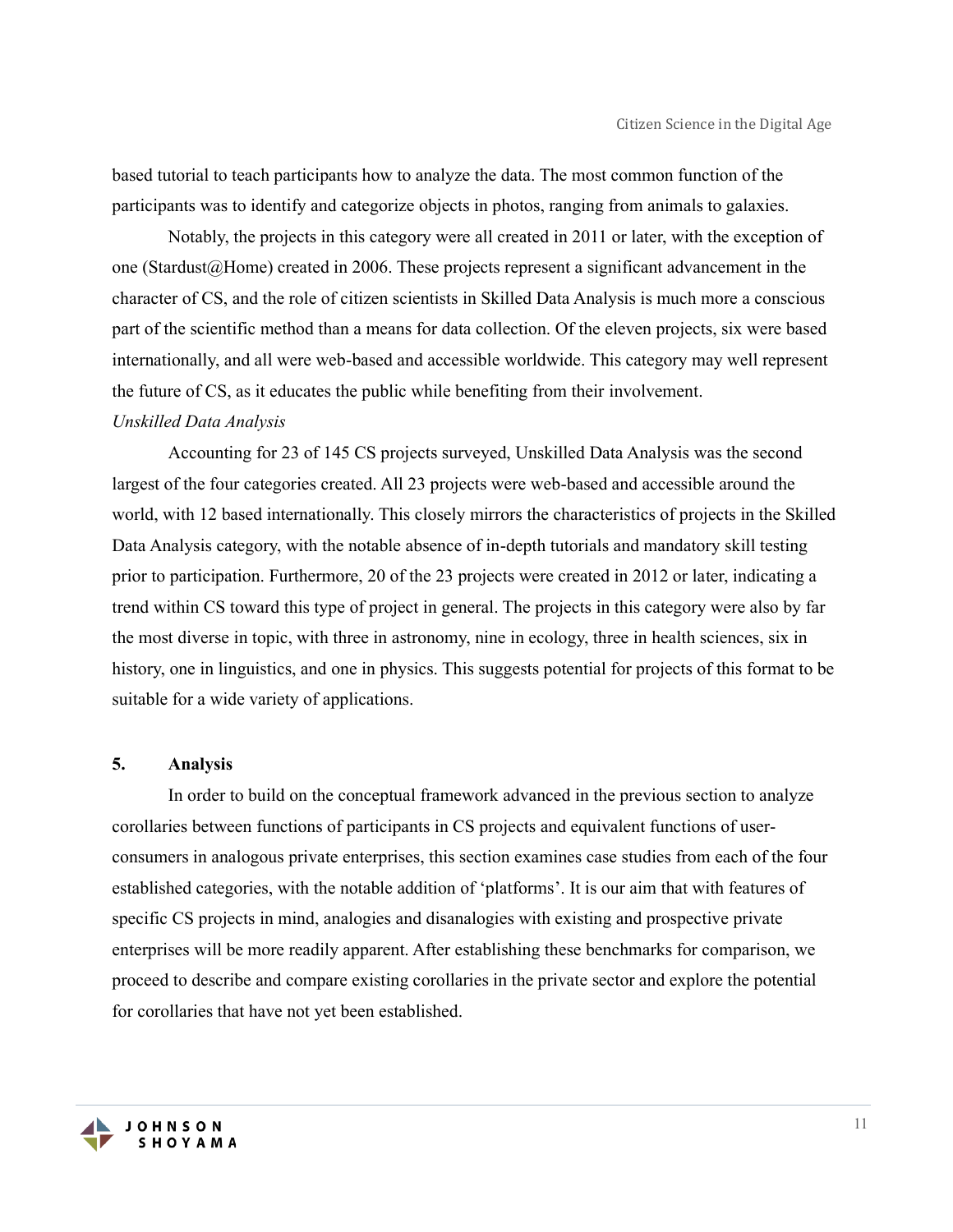# **5.1 CS Project Case Studies**

*Active Data Collection* 

# **eButterfly (2011) Canada & USA**

*University of Ottawa, University of Arizona, Espace Pour La Vie (Montreal), Vermont Center for Ecostudies*

Participants use web-based software to track the presence or absence of various species of butterflies in their area by completing online checklists and uploading photos of the species they encountered. Species identification is verified by volunteer regional experts over the web before the data is accepted, and unusual reports are confirmed by volunteer taxonomic experts. eButterfly is currently developing additional web-based species identification training tools for use by its participants to further increase accuracy. eButterfly also integrates data with local, regional, and national organizations that conduct similar research to create a much larger dataset and is planning to release its data to larger biodiversity organizations. This data is valuable for research in conservation, phenology, biology, and agriculture. As with most CS projects, all data is open access.<sup>15</sup>

*Passive Data Collection* 

# **Safecast (2011) Worldwide**

#### *Shuttleworth Foundation*

Safecast was founded in 2011 in response to the earthquake and tsunami which affected Japan in 2011 and caused the meltdown of the Fukushima Daiichi Nuclear Power Plant. Safecast gathers data on environmental radiation and other air pollutants through the observations of citizen scientists around the world. In addition to providing the most comprehensive information on environmental radiation available, Safecast enables participants to monitor the air quality and radiation levels in real time in their own homes.

Most interestingly, Safecast does not manufacture the hardware that participants use to collect data. Instead, developers at Safecast create open-source designs for sensor modules, hosted on Github, which participants can use to inexpensively build their own modules at home. Safecast 'maintains the largest open dataset of background radiation measurements ever collected' and has

<sup>15</sup> eButterfly, "eButterfly Latest News," *E-Butterfly.ord*, n.d., http://www.e-butterfly.org/.

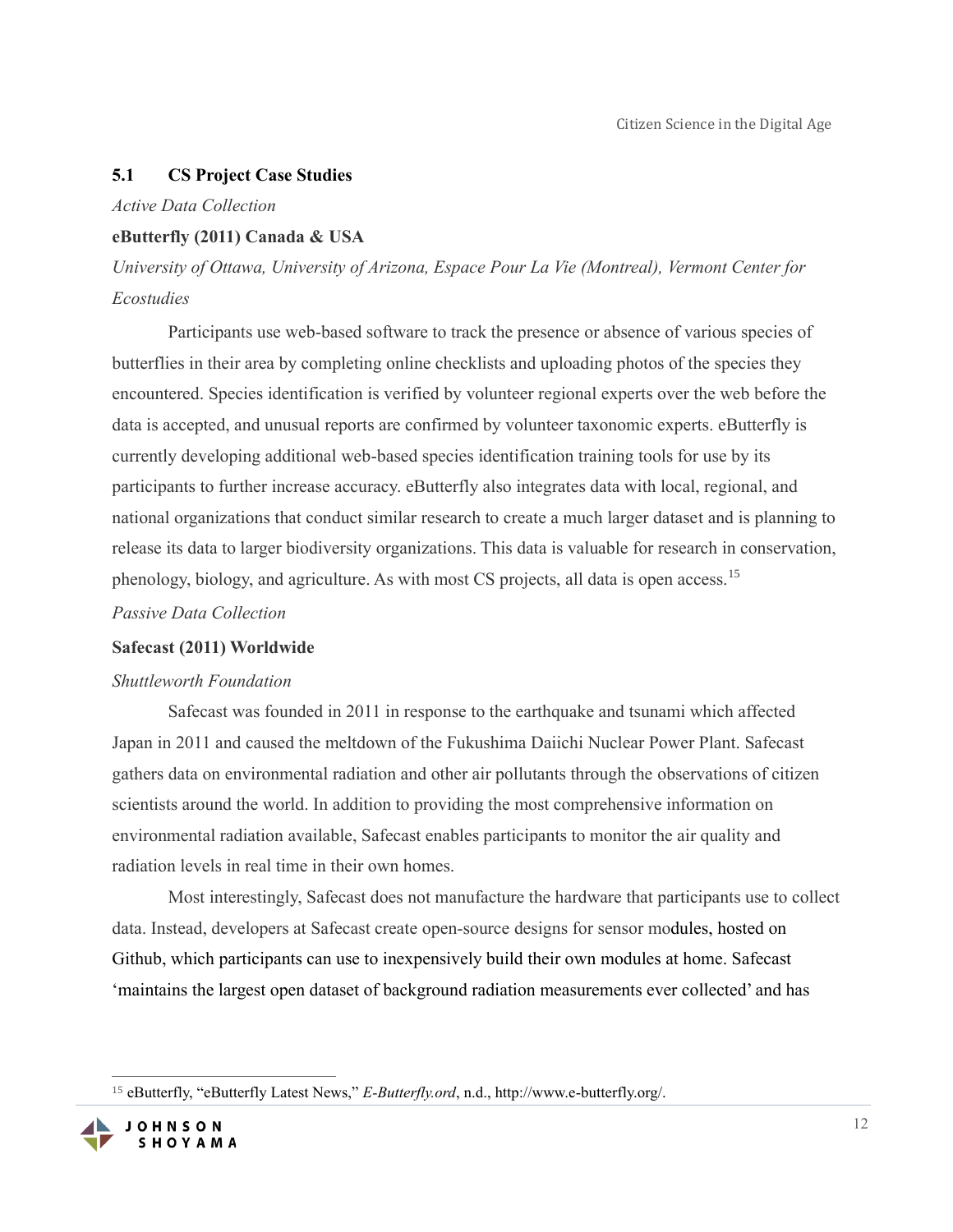collected over 50 million readings to date. All of the data collected is published in the public domain and can be used without licensing restrictions.<sup>16</sup>

#### *Skilled Data Analysis*

### **Agent Exoplanet (2011) USA**

# *Los Cumbres Observatory Global Telescope Network*

Citizen scientists can help to discover and classify exoplanets by analyzing images taken in California, Hawaii, and Australia, by the Los Cumbres Observatory Global Telescope Network, as a part of the CS project 'Agent Exoplanet.' Citizen scientists are trained online to use web-based software to detect the presence of exoplanets, and to analyze and classify 'lightcurves', which provide researchers with valuable information with which to estimate the size, orbital direction, velocity, and indirectly the chemical composition of its atmosphere. This is known as the 'transit method' for finding exoplanets. Findings are verified by at least three other participants to ensure accuracy.<sup>17</sup>

*Unskilled Data Analysis* 

# **Old Weather (2012) Worldwide**

*National Archives and Records Administration, The MET Office, NOAA, National Maritime Museum, New Bedford Whaling Museum, Providence Public Library, University of Oxford, et al.*

Participants transcribe digital images of handwritten ship logs from the 19th and 20th centuries, while collecting information on weather conditions and sea ice conditions observed by ships' crews in the past. Participants also discover and catalogue information of historical value about ships' routes and the events that occurred on various voyages. Computers are incapable of accurately transcribing human handwriting, especially from this time period, and so citizen scientists form an invaluable part of the data collection process. The resulting larger datasets make reanalysis and simulations of climate data more accurate.<sup>18</sup>

#### *CS Platform*

# **Zooniverse (2009) Based in US and UK, Accessible Worldwide**

<sup>16</sup> Safecast, "Safecast - Open Environmental Data for Everyone," *Blog.safecast.org*, n.d., blog.safecast.org.

<sup>17</sup> Agent Exoplanet, "Agent Exoplanet Mission Brief," *Agentexoplanet*, n.d., https://lco.global/agentexoplanet/.

<sup>18</sup> Old Weather, "Old Weather," n.d., https://www.oldweather.org/.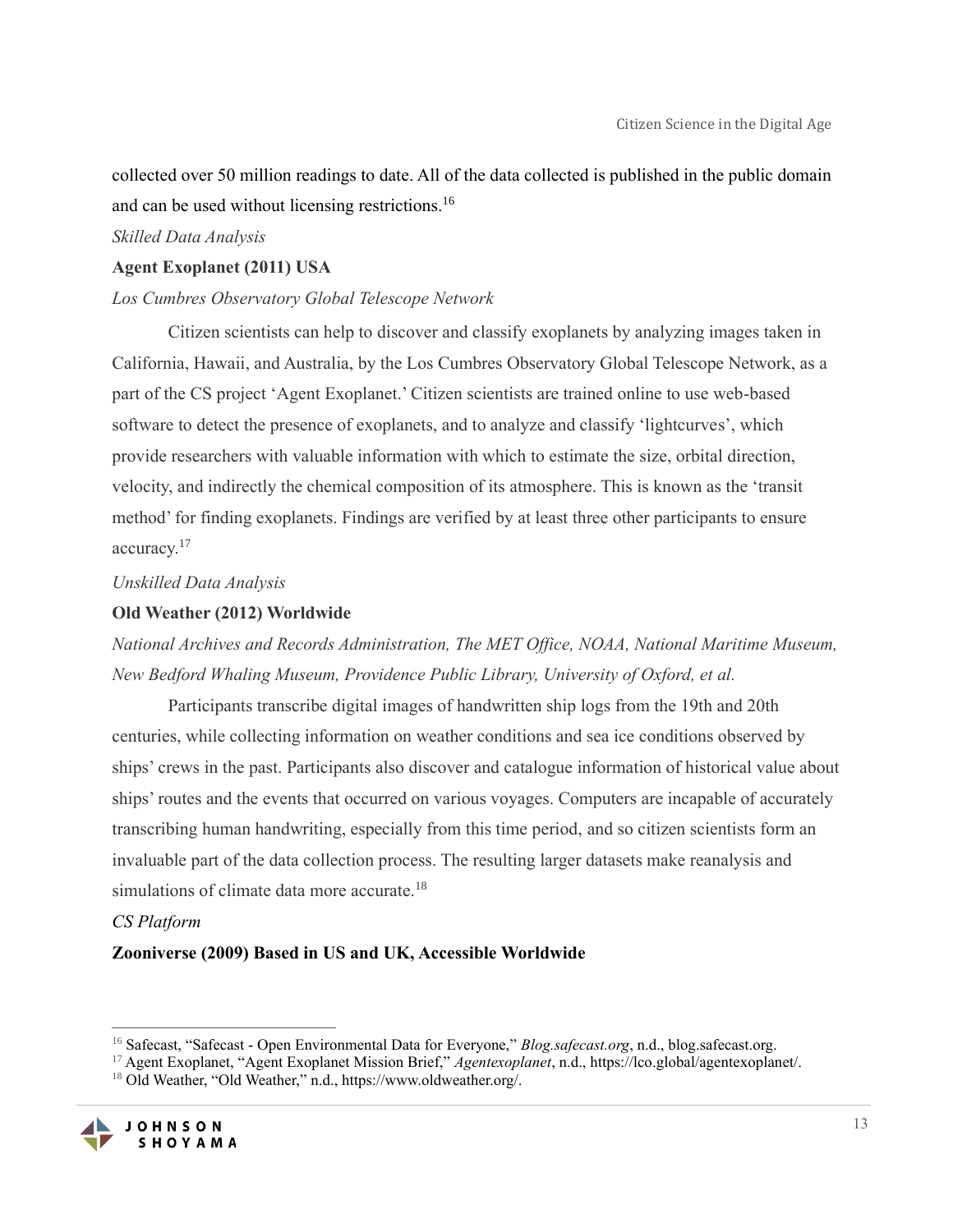# *University of Nottingham, ETH Zürich, University of Oxford, Adler Planetarium, University of Minnesota, Johns Hopkins University, Vizzuality, ASIAA, University of Portsmouth*

Zooniverse in a web portal that serves as "the world's largest and most popular platform for people-powered research." Zooniverse is owned by the Citizen Science Alliance, which seeks to promote CS projects—all of which fall under the Skilled or Unskilled Data Analysis categories—for their ability to analyze large data sets, yield qualitative estimates of error in analysis, create 'training sets' for the development of machine learning algorithms, produce serendipitous discoveries, and educate participants. In addition to user accessibility, the consolidation of many CS projects provides benefits to researchers in the form of shared and purpose-built infrastructure for hosting projects. While many of the projects hosted by Zooniverse are Citizen Science Alliance initiatives, Zooniverse also features a built-in 'Project Builder' that allows any researcher to create a CS project to be hosted by Zooniverse using a proven and convenient framework.<sup>19</sup>

# **5.2 Existing and Prospective Corollary Examples from the Private Sector**

# *Active Data Collection*

# **Poimapper (2009) Based In Finland, Accessible Worldwide**

# *Pajat Solutions Ltd.*

Poimapper is a product developed by Finnish software firm Pajat Solutions Ltd that enables organizations to obtain data from their fieldworkers in real time via mobile devices. Client organizations can set parameters for what kind of data they wish to collect, be it photos, location information, timestamps, or user input. This data is then aggregated in a cloud server and can be analyzed by the client organization and shared between fieldworkers in real time. Poimapper has been used for purposes as diverse as tracking industrial gas shipments, building inspection, and recording progress and outcomes in international development projects. Although Poimapper provides a service to other organizations rather than conducting their own projects, the role of in-field data collectors is identical to that in CS Active Data Collection projects. Interestingly, Poimapper is an example of active data collection within a closed—and often profit-oriented—system. It is

<sup>19</sup> University of Oxford, "A-Z of Oxford - Z Is for Zooniverse," *Ox.ac.uk*, n.d., http://www.ox.ac.uk/content/zzooniverse.

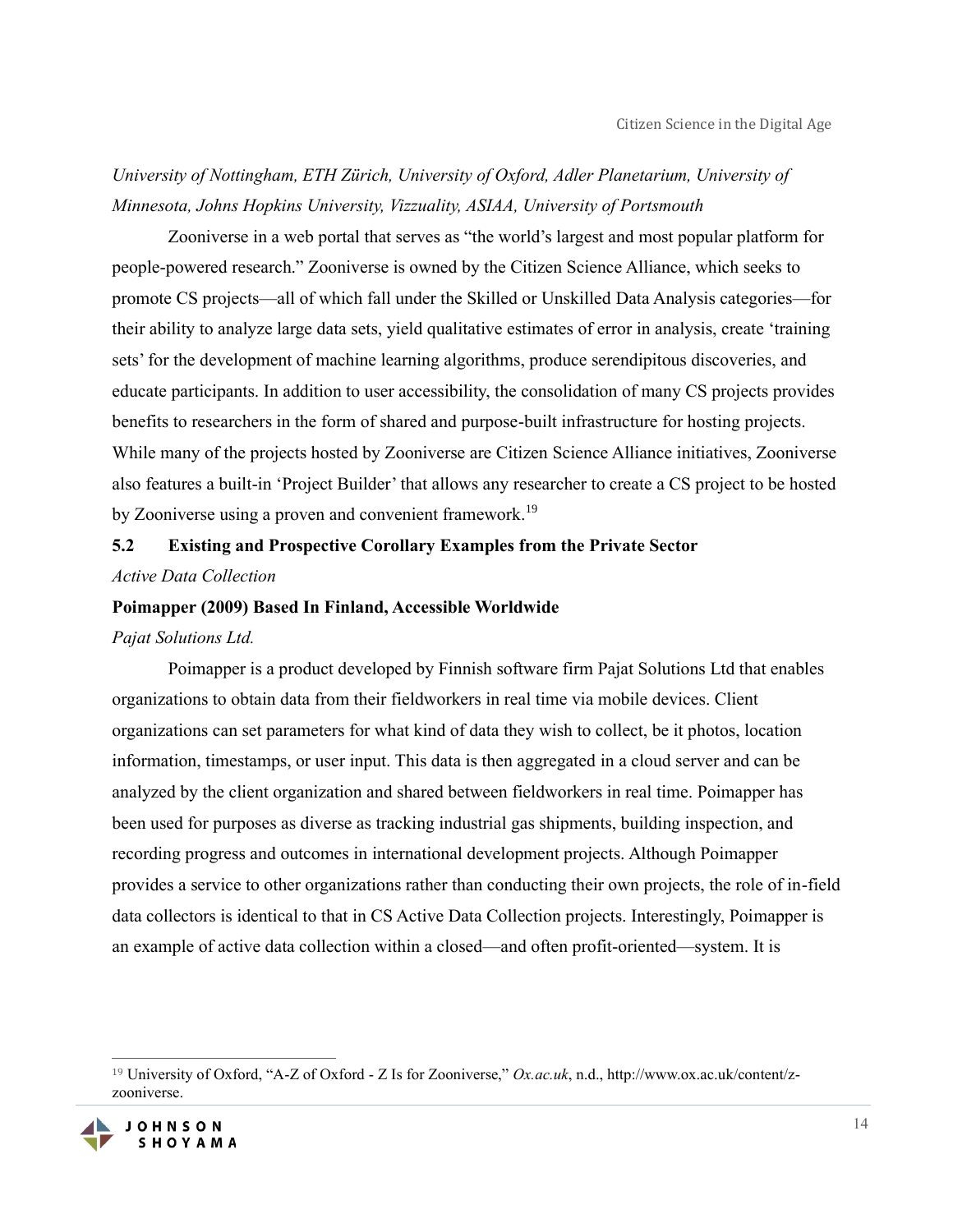important to note, however, that while Poimapper's clients do take advantage of real time data submission, streamlined data entry, and a wider array of potential inputs (GPS coordinates, photographs, etc.), they do not share with CS Active Data Collection projects the advantage of massively temporally and geographically dispersed data collection as data is collected by employees, not volunteers.<sup>20</sup>

#### *Passive Data Collection*

#### **Google Traffic (2007) Worldwide**

#### *Google Maps*

Perhaps the most promising conduit for passive data collection in the present and immediate future is the ubiquity of smartphones, as evidenced by the success of Google Traffic. Google Traffic was created by Google after it acquired ZipDash, a private tech firm that focused on providing realtime traffic analysis, in 2004. Google Traffic is a feature of Google Maps that collects information such as GPS coordinates, velocity, and frequency of stops from motorists' smartphones, and uses the aggregate data to provide traffic information that is updated in real time to users of Google Maps. This is one of the most accurate ways of monitoring traffic, and yet requires no additional equipment or infrastructure (e.g., cameras monitoring roadways) beyond individuals consenting to the transmission of their location data to Google Maps on a continual basis.<sup>21</sup>

# *Skilled Data Analysis*

Unlike the other categories, we were unable to find an adequate corollary for Skilled Data Analysis in the private for-profit sector. However, there were various enterprises that encapsulated some features of projects in this category. For instance, Apple Inc. offers a service called "Apple Support Communities," in which owners of Apple products who are having trouble with a device may seek or provides helpful responses to troubleshoot the issue. In this model, participants are highly knowledgeable about the use of Apple products, but comparatively little or no data is produced or analyzed. Similarly, end-user innovation projects like the ones described in von Hippel appear to share features with the category while not being wholly aligned.<sup>22</sup> Perhaps most appropriate prospective form of private enterprise resembling a Skilled Data Analysis CS project has been

<sup>21</sup> Tim Stenovec, "Google Has Gotten Incredibly Good at Predicting Traffic — Here's How," *Businessinsider.com*,

<sup>&</sup>lt;sup>22</sup> Thomke and von Hippel, "Innovation: A New Way to Create Value."



<sup>20</sup> Poimapper, "How Poimapper Works," *Poimapper.com*, n.d., http://www.poimapper.com/start-using-poimapper/.

December 18, 2015, http://www.businessinsider.com/how-google-maps-knows-about-traffic-2015-11.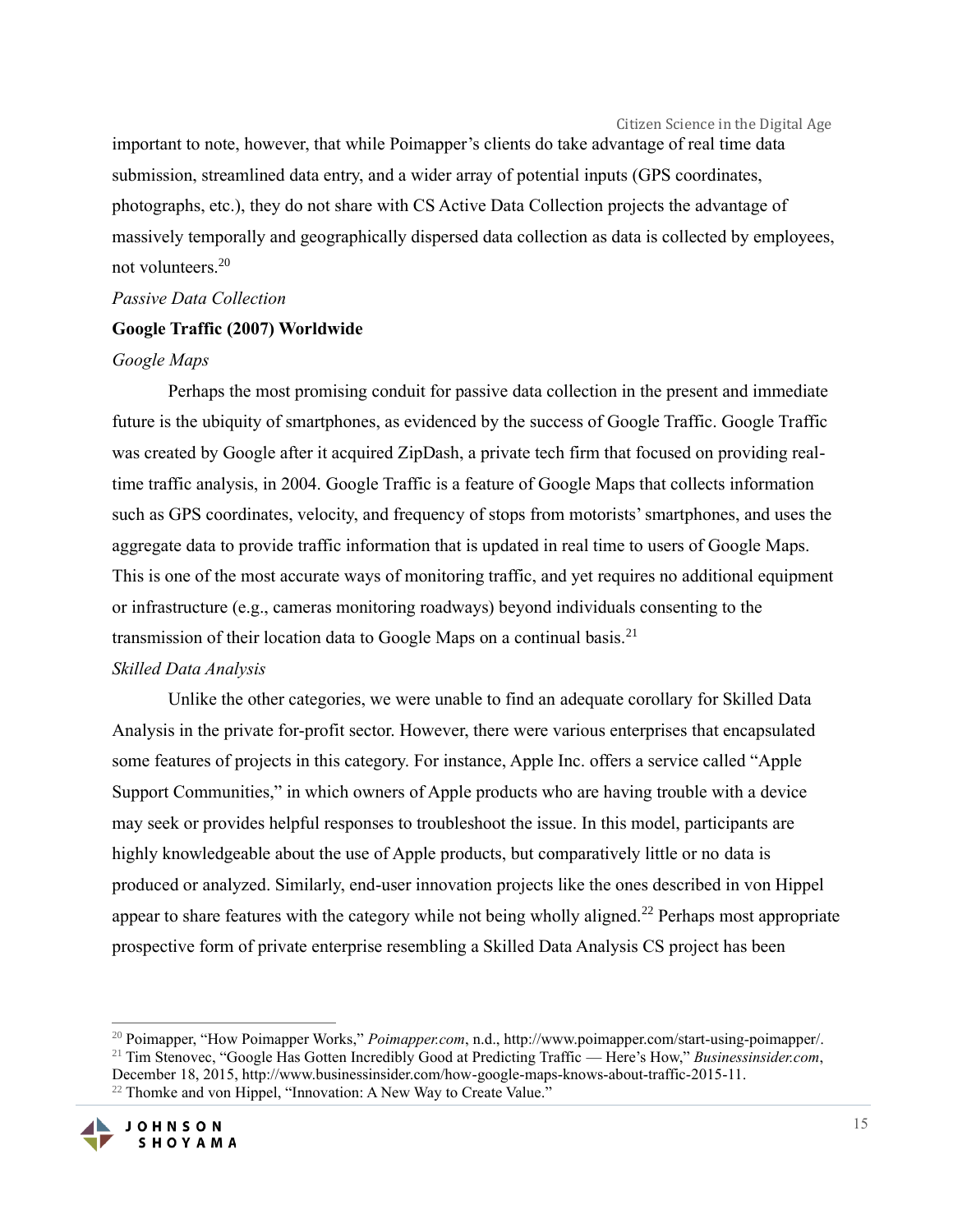outlined in Willett, Heer, and Agrawala.<sup>23</sup> In this prospective case, Willet, Heer, and Agrawala make a strong case for crowdsourcing the analysis of trends in data itself, showing that it is in some instances much more effective than analysis by an individual or small group.

#### *Unskilled Data Analysis*

# **reCAPTCHA (2007) Worldwide**

#### *Google Inc.*

Although its current format is different, reCAPTCHA used the original CAPTCHA (Completely Automated Public Turing test to tell Computers and Humans Apart) system to protect websites from 'bots' which could do anything from 'scalp' event tickets to collect private e-mail addresses for spam e-mail. This specific system was originally developed by a group of computer scientists at Carnegie Mellon in Pittsburgh, US, but was purchased by Google in 2009. Originally, reCAPTCHA worked by having users input their interpretation of a selection of distorted text that computers are unlikely to be able to read. While providing an incentive for website administrators to use the free service by protecting them from fraud and spam, this formulation of reCAPTCHA enabled Google to digitally transcribe the entire archive of the New York Times and every book on Google Books, along with creating an enormous training data set for machine learning algorithms to read text. Through a relatively limited imposition on website-users—having to input a word that would appear on a screen to access the site—Google managed to crowdsource the digitization of over 13 million articles and the creation of a valuable data set. $24$ 

# *Platform*

# **Amazon Mechanical Turk**

# *Amazon.com, Inc.*

Similar in many ways to Zooniverse, Amazon Mechanical Turk (MTurk) is a platform that enables parties with unmet needs to find those with the capacities to meet them. MTurk functions by enabling employers (known as 'requesters') to post jobs (known as Human Intelligence Tasks) to find employees ('providers') to carry them out. Human Intelligence Tasks are tasks that cannot be performed by a computer, and range in their requirements of skill. As is the same in the case of Zooniverse, MTurk provides the option of requiring multiple confirmations by other providers in

<sup>24</sup> Google, "reCAPTCHA," *Google.com*, n.d., https://www.google.com/recaptcha/intro/invisible.html.



<sup>&</sup>lt;sup>23</sup> Wesley Willett, Jeffrey Heer, and Maneesh Agrawala, "Strategies for Crowdsourcing Social Data Analysis" (ACM Press, 2012), 227, doi:10.1145/2207676.2207709.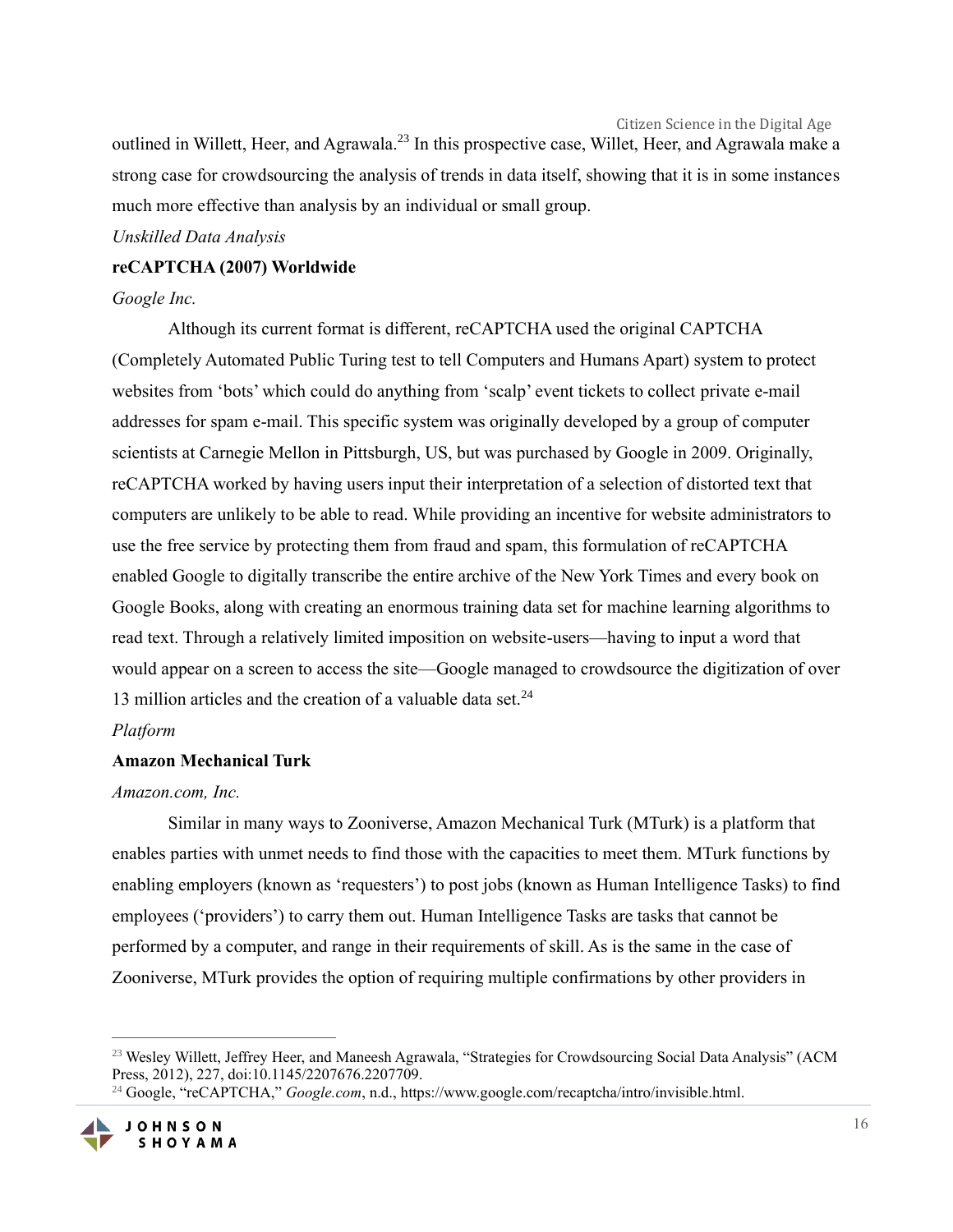order for a result to be accepted as true. In addition to providing an alternate market for online shortterm contract labour, MTurk also presents an opportunity for requesters to collect large training data sets for machine learning by having providers analyze data like photos.<sup>25</sup>

# **6. Discussion and Policy Implication**

This paper began by exploring how CS relates to the broader digital economy by abstracting to the level of 'unmet needs' and 'unapplied capacities' brought together through digital innovation. We subsequently introduced a conceptual framework used to differentiate modes by which participants engage in CS initiatives, with a view to illuminating a pathway for private sector adoption of similar models—both presently realized and prospective. The paper then populated this framework—first with cases located in the CS space, followed by analogues emerging in the private sector. This leaves us now at the critical question of 'so what'?

To this challenge, we submit that that the conceptual framework developed in Fotheringham proved eminently applicable to a number of private-sector initiatives we were able to identify with relative ease.<sup>26</sup> Initially developed inductively through the process of surveying an uncategorized assortment of CS cases, our framework was then utilized to deductively characterize a handful of cognates that featured private-sector customers engaged in comparable modes of participation. That conceptually similar activities to those in CS are emerging in the private domain must be distinguished from the claim that such activities resulted from the diffusion of innovations from the CS space. Though it is possible this has occurred or is likely to in the future, it is more likely that the emergence of new avenues for the joining of 'unmet needs' with 'unapplied capacities' has occurred simultaneously as a product of the same pervasive digital innovations. Perhaps a more relevant question centres around how differences—rather than similarities—between these domains relates to governance.

The challenge in governing digital change is characterized by the necessity to find balance in the creative tension between open innovation (i.e. open access to public knowledge) and market incentives (i.e. value creation through commercialization of knowledge).<sup>27</sup> Much in the same way

<sup>27</sup> Peter W. B. Phillips, *Governing Transformative Technological Innovation: Who's in Charge* (Northampton, Massachusetts: Edward Elgar Publishing Ltd., 2007).



<sup>&</sup>lt;sup>25</sup> mturk.com, *Www.mturk.com*, n.d., https://www.mturk.com/mturk/help?helpPage=overview#what is.

<sup>&</sup>lt;sup>26</sup> Fotheringham, "Survey Citizen Science Initiatives: Toward a Participant-Focussed Conceptual Framework."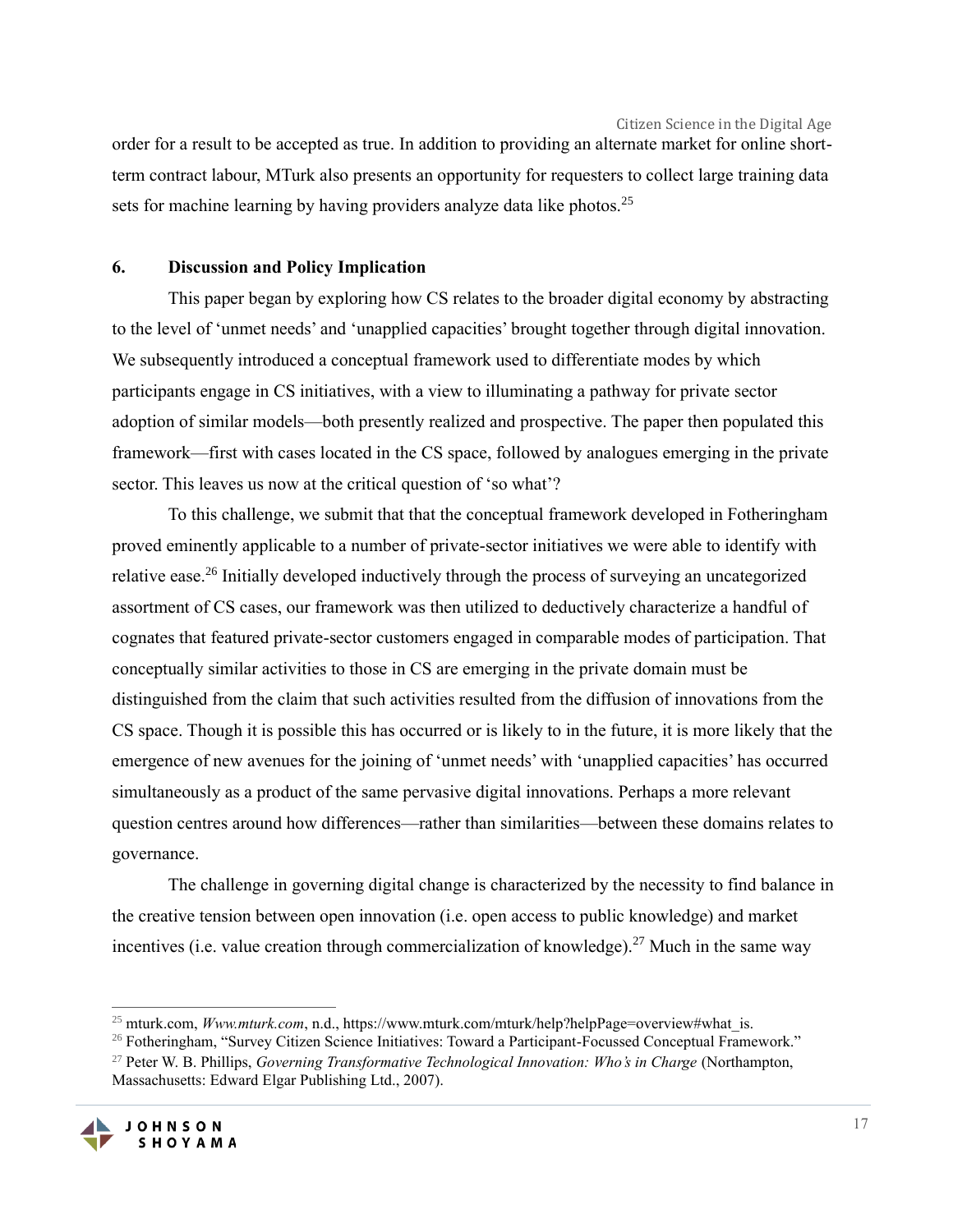intellectual property (IP) facilitates public access to new knowledge in exchange for a temporary monopoly over the value it generates, a framework for the governance of digital technology should allow for public and private benefits to be mutually reinforcing. Policies must ensure that current innovations spill over into further discoveries while continuing to attract investment and add economic value. CS can contribute to this end, both in and of itself and by virtue of insights it can provide into analogous market activity spanning outside its conceptual bounds.

Ultimately, CS and its analogues in the private sector present new avenues through which human activity can add value to public good initiatives at little or no cost to participants, while often enriching their lives through learning and meaningful experiences. Adopting lessons and principles from CS to private economic activities involves understanding CS models of participation to better leverage human capital. From a social policy viewpoint, this represents a use of digital technology that increases the value of human labour—and potentially demand for it—by creating new job opportunities with very little barrier to entry. On the other hand, increased worker productivity could decrease the quantity of labour demanded in some positions that are made more efficient by CS practices. Or at the more drastic end of the spectrum, adoption of such models could increase the rate at which computers learn from human behaviour by producing machine learning algorithms that could render these forms human labour redundant at some point in the future.

# **6.1 Lines for Further Inquiry**

As this paper generally explores the connections between CS, advancements in the digital space, and public policy, there remains plenty of work to be done in identifying potentially problematic, interesting, or advantageous developments in the employment of digital technology to maximize human capacities. We here outline three lines of further inquiry, without discounting the plenty of others that exist. First, there is the question of whether appropriation of data-driven products and open access to datasets generated by CS initiatives could differentially benefit commercial interests. As much of the data produced by CS projects are open access, private firms may use this data—which has already been analyzed by participants—as data training sets to develop machine learning. Although data for training sets is not impossible to find elsewhere, it can be expensive to obtain as it requires human intelligence to develop. Whether this will be a positive feature in that open access CS data sets will act as a communal training data set remains to be seen.

Second, end user innovation of the kind described by von Hippel may become an increasingly common component of the product design process as barriers to communication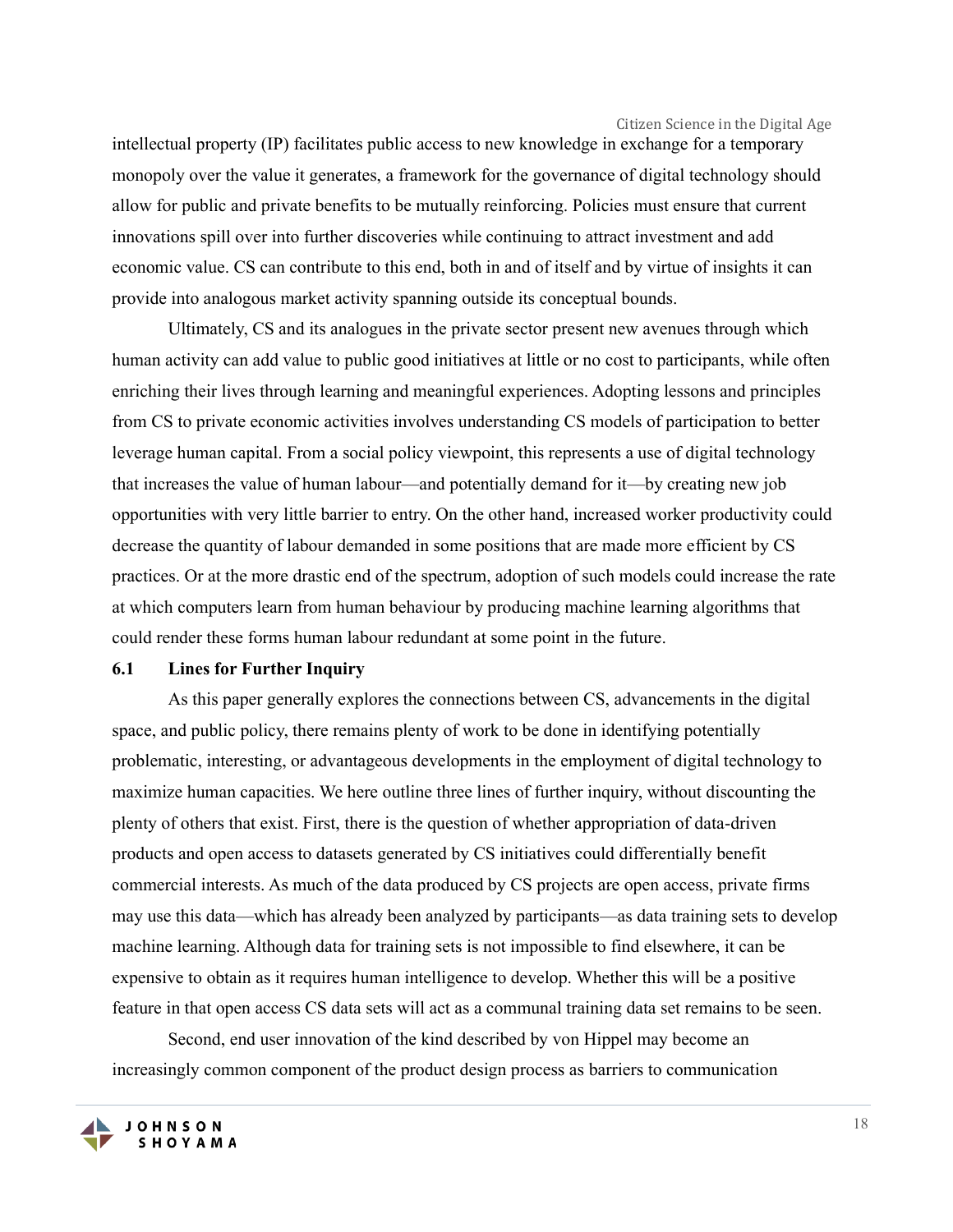between end users and designers are reduced by digital technology.<sup>28</sup> While this sort of innovation already has a considerable presence in computer software design and the like, we are interested to see whether private firms that produce specialized products with no inbuilt feedback mechanisms—such as musical instruments, firearms, sewing machines—may turn to digital technology to incorporate user innovation. Third, independently organized CS initiatives could either disrupt or become further integrated within existing systems that provide public goods such as research, education, or public safety. While to our knowledge CS projects to date have only supplemented existing provision of public goods, it is possible that CS or CS-like projects could take on a greater role in or even displace conventional components of research and education.

# **7. Conclusion**

This paper has taken steps toward understanding developments in digital technology through a lens focused on the role of human capital in innovative technological endeavours. While this study is by no means exhaustive, it may serve to guide future inquiry in this field. As the digital landscape changes with new advances, understanding the role of human participants within enterprises centred on the collection and analysis of data will continue to inform policy decisions. While there is a role for policy makers to play in ensuring that advances in these technologies do not come at the expense of the public good, they must also strike a balance with ensuring the potential for success in the private sector.

# **Bibliography**

Agent Exoplanet. "Agent Exoplanet Mission Brief." *Agentexoplanet*, n.d. https://lco.global/agentexoplanet/.

Crall, A. W., R. Jordan, K. Holfelder, G. J. Newman, J. Graham, and D. M. Waller. "The Impacts of an Invasive Species Citizen Science Training Program on Participant Attitudes, Behavior, and Science Literacy." *Public Understanding of Science* 22, no. 6 (August 1, 2013): 745–64. doi:10.1177/0963662511434894.

<sup>&</sup>lt;sup>28</sup> Thomke and von Hippel, "Innovation: A New Way to Create Value."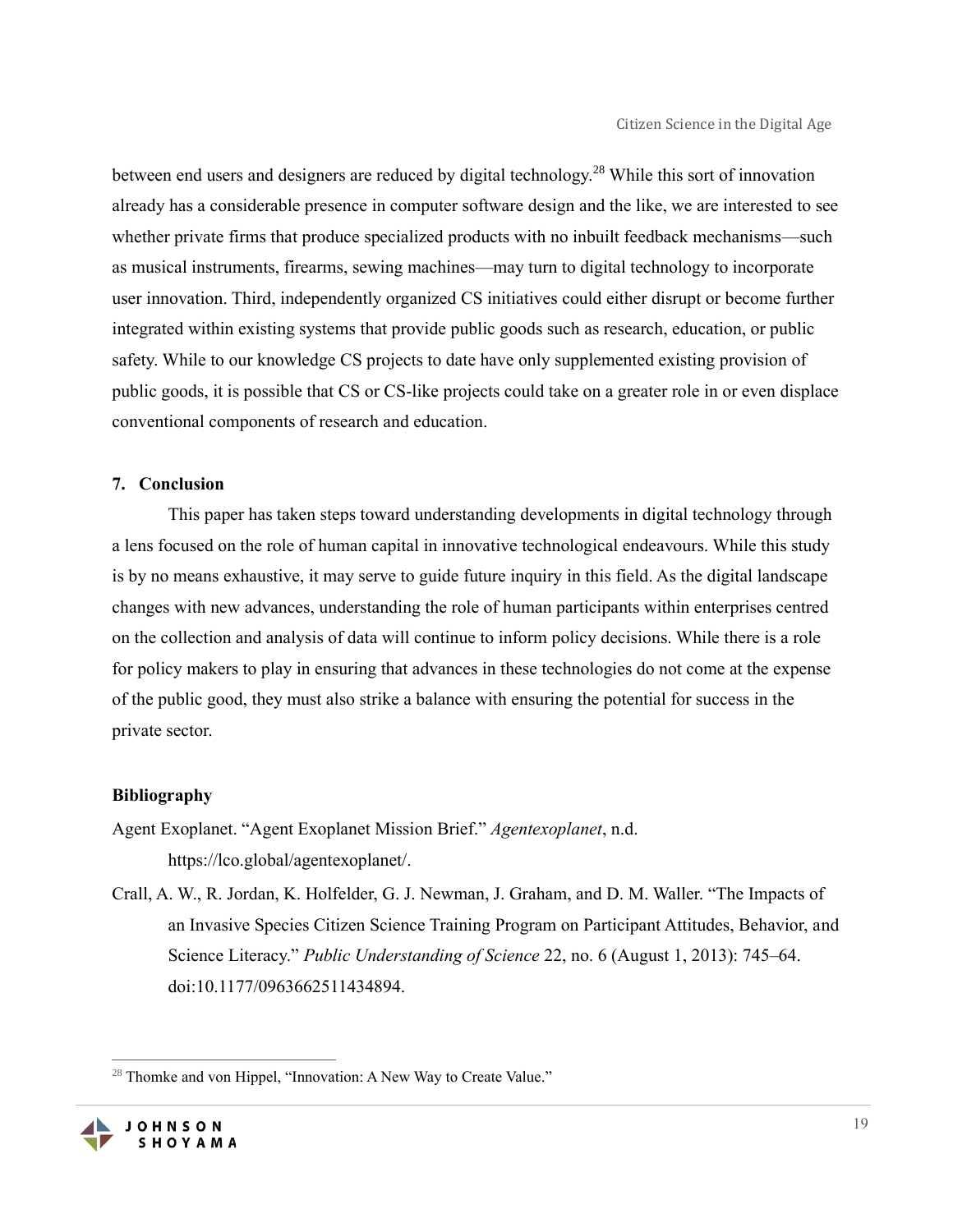eButterfly. "eButterfly Latest News." *E-Butterfly.ord*, n.d. http://www.e-butterfly.org/.

Fotheringham, Jack. "Survey Citizen Science Initiatives: Toward a Participant-Focussed Conceptual Framework." *(unpublished)*, August 2016, 7.

Google. "reCAPTCHA." *Google.com*, n.d. https://www.google.com/recaptcha/intro/invisible.html.

- Mayer-Schonberger, Viktor, and Kenneth Cukier. *Big Data: A Revolution That Will Transform How We Live, Work, and Think*. Boston, Massachusetts: Houghton Mifflin Harcourt, 2013.
- McKinley, Duncan C., Abe J. Miller-Rushing, Heidi L. Ballard, Rick Bonney, Hutch Brown, Susan C. Cook-Patton, Daniel M. Evans, et al. "Citizen Science Can Improve Conservation Science, Natural Resource Management, and Environmental Protection." *Biological Conservation* 208 (April 2017): 15–28. doi:10.1016/j.biocon.2016.05.015.
- McKinsey Global Institute. "Disruptive Technologies: Advances That Will Transform Life, Business and the Global Economy." Boston: McKinsey & Co., 2013.

mturk.com. *Www.mturk.com*, n.d. https://www.mturk.com/mturk/help?helpPage=overview#what\_is.

Old Weather. "Old Weather," n.d. https://www.oldweather.org/.

- Phillips, Peter W. B. *Governing Transformative Technological Innovation: Who's in Charge*. Northampton, Massachusetts: Edward Elgar Publishing Ltd., 2007.
- Poimapper. "How Poimapper Works." *Poimapper.com*, n.d. http://www.poimapper.com/start-usingpoimapper/.
- Price, C. Aaron, and Hee-Sun Lee. "Changes in Participants' Scientific Attitudes and Epistemological Beliefs during an Astronomical Citizen Science Project: CITIZEN SCIENCE LITERACY." *Journal of Research in Science Teaching* 50, no. 7 (September 2013): 773–801. doi:10.1002/tea.21090.
- Safecast. "Safecast Open Environmental Data for Everyone." *Blog.safecast.org*, n.d. blog.safecast.org.
- Stenovec, Tim. "Google Has Gotten Incredibly Good at Predicting Traffic Here's How." *Businessinsider.com*, December 18, 2015. http://www.businessinsider.com/how-google-mapsknows-about-traffic-2015-11.
- Theobald, E.J., A.K. Ettinger, H.K. Burgess, L.B. DeBey, N.R. Schmidt, H.E. Froehlich, C. Wagner, et al. "Global Change and Local Solutions: Tapping the Unrealized Potential of Citizen